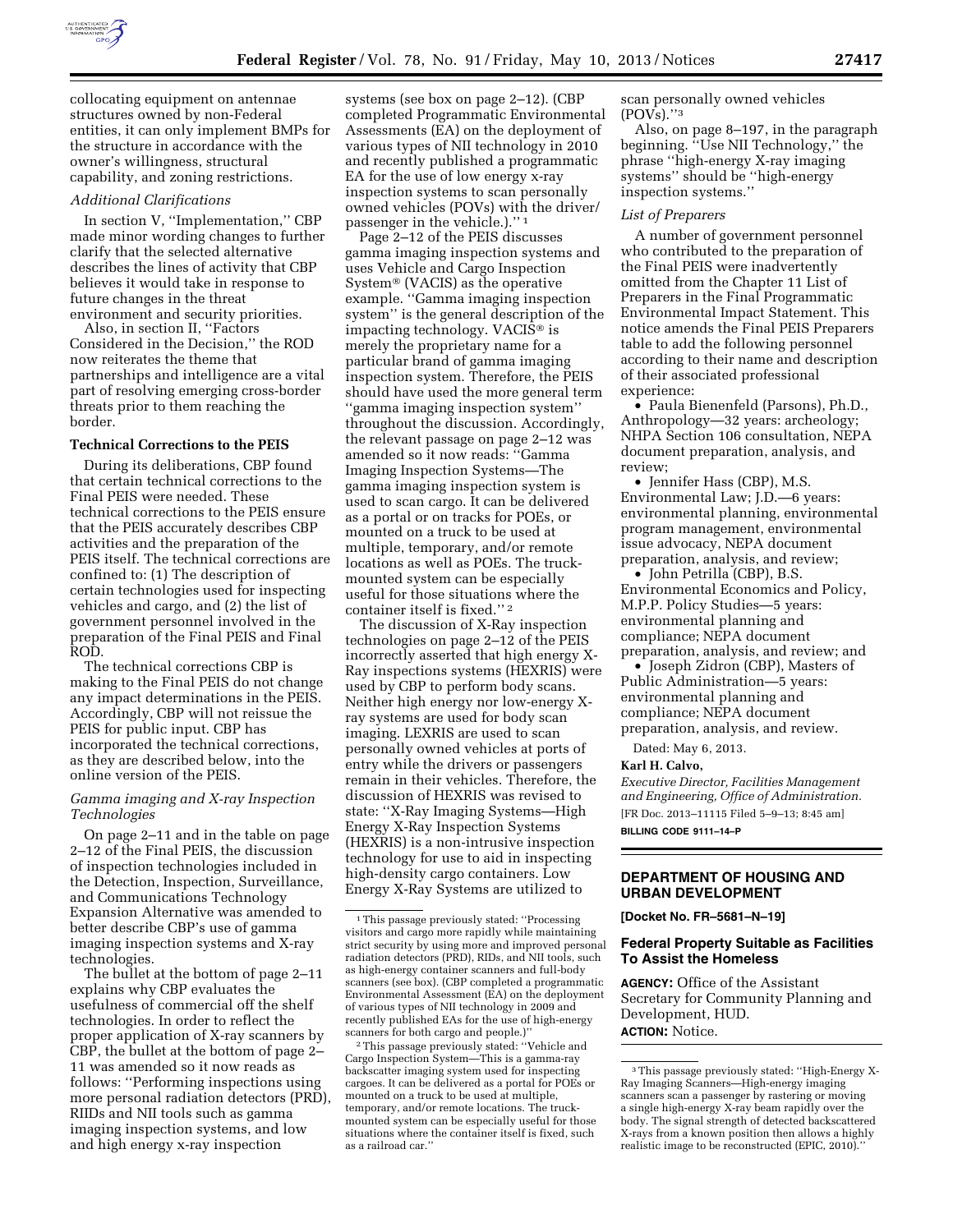**SUMMARY:** This Notice identifies unutilized, underutilized, excess, and surplus Federal property reviewed by HUD for suitability for use to assist the homeless.

**FOR FURTHER INFORMATION CONTACT:**  Juanita Perry, Department of Housing and Urban Development, 451 Seventh Street SW., Room 7266, Washington, DC 20410; telephone (202) 402–3970; TTY number for the hearing- and speechimpaired (202) 708–2565 (these telephone numbers are not toll-free), or call the toll-free Title V information line at 800–927–7588.

**SUPPLEMENTARY INFORMATION:** In accordance with 24 CFR part 581 and section 501 of the Stewart B. McKinney Homeless Assistance Act (42 U.S.C. 11411), as amended, HUD is publishing this Notice to identify Federal buildings and other real property that HUD has reviewed for suitability for use to assist the homeless. The properties were reviewed using information provided to HUD by Federal landholding agencies regarding unutilized and underutilized buildings and real property controlled by such agencies or by GSA regarding its inventory of excess or surplus Federal property. This Notice is also published in order to comply with the December 12, 1988 Court Order in *National Coalition for the Homeless* v. *Veterans Administration,* No. 88–2503– OG (D.D.C).

Properties reviewed are listed in this Notice according to the following categories: Suitable/available, suitable/ unavailable, and suitable/to be excess, and unsuitable. The properties listed in the three suitable categories have been reviewed by the landholding agencies, and each agency has transmitted to HUD: (1) Its intention to make the property available for use to assist the homeless, (2) its intention to declare the property excess to the agency's needs, or (3) a statement of the reasons that the property cannot be declared excess or made available for use as facilities to assist the homeless.

Properties listed as suitable/available will be available exclusively for homeless use for a period of 60 days from the date of this Notice. Where property is described as for ''off-site use only'' recipients of the property will be required to relocate the building to their own site at their own expense. Homeless assistance providers interested in any such property should send a written expression of interest to HHS, addressed to Theresa Ritta, Office of Enterprise Support Programs, Program Support Center, HHS, room 12–07, 5600 Fishers Lane, Rockville, MD 20857; (301) 443–2265. (This is not

a toll-free number.) HHS will mail to the interested provider an application packet, which will include instructions for completing the application. In order to maximize the opportunity to utilize a suitable property, providers should submit their written expressions of interest as soon as possible. For complete details concerning the processing of applications, the reader is encouraged to refer to the interim rule governing this program, 24 CFR part 581.

For properties listed as suitable/to be excess, that property may, if subsequently accepted as excess by GSA, be made available for use by the homeless in accordance with applicable law, subject to screening for other Federal use. At the appropriate time, HUD will publish the property in a Notice showing it as either suitable/ available or suitable/unavailable.

For properties listed as suitable/ unavailable, the landholding agency has decided that the property cannot be declared excess or made available for use to assist the homeless, and the property will not be available.

Properties listed as unsuitable will not be made available for any other purpose for 20 days from the date of this Notice. Homeless assistance providers interested in a review by HUD of the determination of unsuitability should call the toll free information line at 1– 800–927–7588 for detailed instructions or write a letter to Ann Marie Oliva at the address listed at the beginning of this Notice. Included in the request for review should be the property address (including zip code), the date of publication in the **Federal Register**, the landholding agency, and the property number.

For more information regarding particular properties identified in this Notice (i.e., acreage, floor plan, existing sanitary facilities, exact street address), providers should contact the appropriate landholding agencies at the following addresses: *Agriculture:* Ms. Brenda Carignan, Department of Agriculture, Reporters Building, 300 7th Street SW., Room 337, Washington, DC 20024, (202) 401–0787; *Coast Guard:*  Commandant, United States Coast Guard, Attn: Jennifer Stomber, 2100 Second St. SW., Stop 7901, Washington, DC 20593–0001; (202) 475–5609; *NASA:*  Mr. Frank T. Bellinger, Facilities Engineering Division, National Aeronautics & Space Administration, Code JX, Washington, DC 20546, (202) 358–1124; (This is not toll-free numbers).

Dated: May 2, 2013.

**Mark Johnston,** 

*Deputy Assistant Secretary for Special Needs.* 

## **TITLE V, FEDERAL SURPLUS PROPERTY PROGRAM FEDERAL REGISTER REPORT FOR 05/10/2013**

### **Suitable/Available Properties**

*Building*  California Laufman Wildlife Office 446525 Milford Grade Rd. Milford CA 96121 Landholding Agency: Agriculture Property Number: 15201320003 Status: Unutilized Comments: Off-site removal; 1,285 sf.; office; 60 months vacant; very poor conditions; repairs a must; rodents w/Hanta virus presence Water Treatment Building 446525 Milford Grade Rd. Milford CA 96121 Landholding Agency: Agriculture Property Number: 15201320005 Status: Excess Comments: Off-site removal; 216 sf.; utility water treatment; 240 months vacant; very poor conditions; major repairs needed; Hanta virus presence Laufman Paper Storage 446525 Milford Grade Rd. Milford CA 96121 Landholding Agency: Agriculture Property Number: 15201320006 Status: Unutilized Comments: Off-site removal; 85 sf.; storage; 240 months vacant; very poor conditions; rodents w/Hanta virus **Office** 446525 Milford Grade Rd. Milford CA 96121 Landholding Agency: Agriculture Property Number: 15201320008 Status: Unutilized Comments: Off-site removal; 2,057 sf.; office; 36 months vacant; very poor conditions; repairs a must; rodents w/Hanta virus presence Laufman Engine Bay Warehouse 446525 Milford Grade Rd. Milford CA 96121 Landholding Agency: Agriculture Property Number: 15201320009 Status: Unutilized Comments: Off-site removal; 2,801 sf.; storage; 60 months vacant; very poor conditions; repairs a must; rodents w/ Hanta virus Laufman Flammable Storage 446525 Milford Grade Rd.

- Milford CA 96121
- Landholding Agency: Agriculture
- Property Number: 15201320010
- Status: Excess
- Comments: Off-site removal; 36 months vacant; fire station; very poor conditions; major repairs needed; rodents w/Hanta virus presence
- Laufman Barracks
- 446525 Milford Grade Rd.
- Milford CA 96121
- Landholding Agency: Agriculture